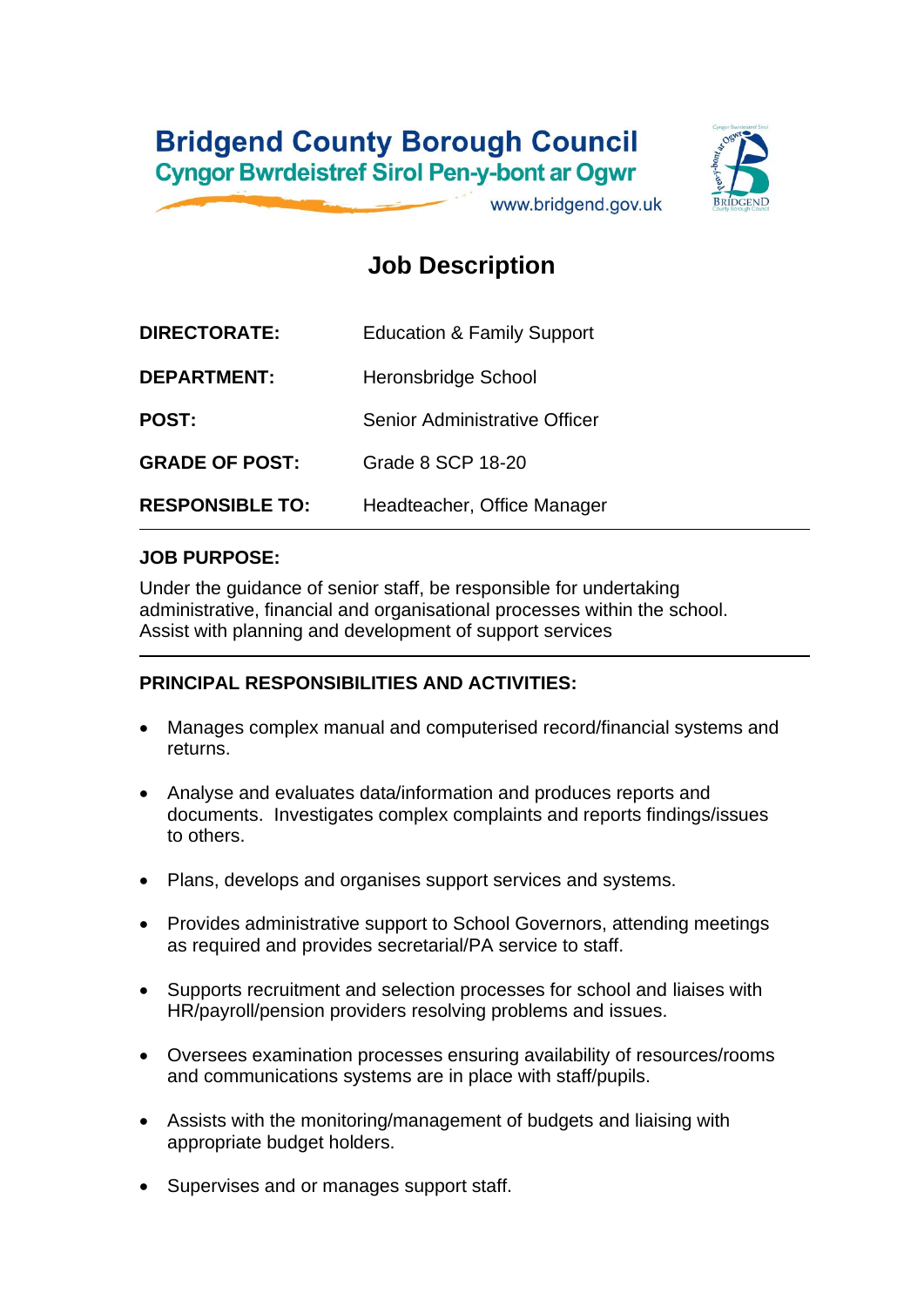#### **GENERAL DUTIES**

#### **Health and Safety**

To fulfil the general and specific roles and responsibilities detailed in the [Health and Safety Policy](http://www.bridgenders.net/healthandsafety/Documents/Corporate%20Health%20and%20Safety%20Policy%20June%202017.pdf)

#### **Equal Opportunities**

To ensure that all activities are operated in accordance with Equal Opportunities legislation and best practice.

#### **Safeguarding**

Protecting children, young people or adults at risk is a core responsibility of all employees. Any concerns should be reported to the Adult Safeguarding and Quality Team or Children's Safeguarding Assessment Team.

#### **Review and Right to Vary**

This Job Description is as currently applies and will be reviewed regularly. You may be required to undertake other tasks that can be reasonably assigned to you, including development activities, which are within your capability and grade.

#### **CRIMINAL RECORDS CHECK**

This post requires a criminal records check through the Disclosure & Barring Service (DBS)